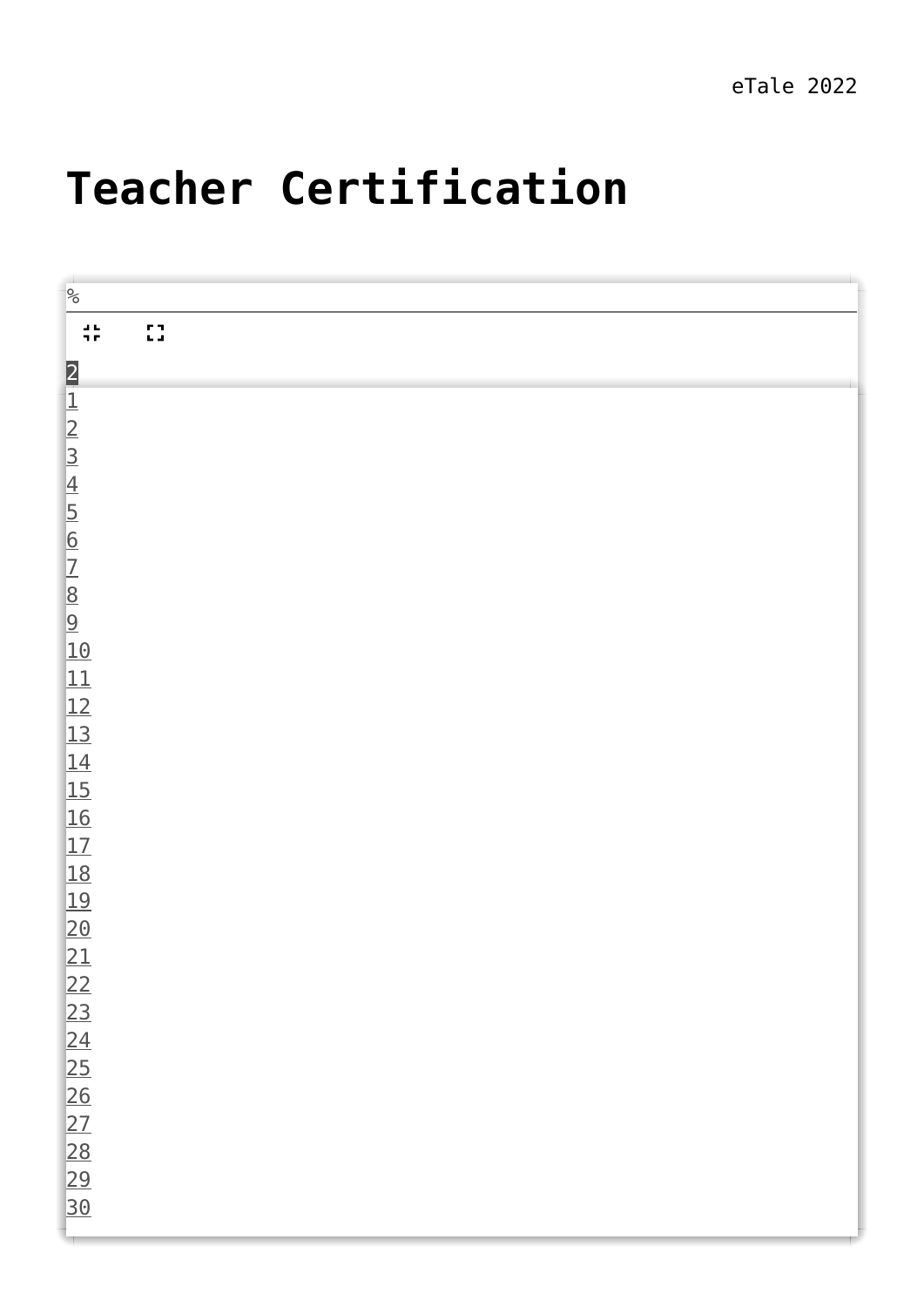

simple words.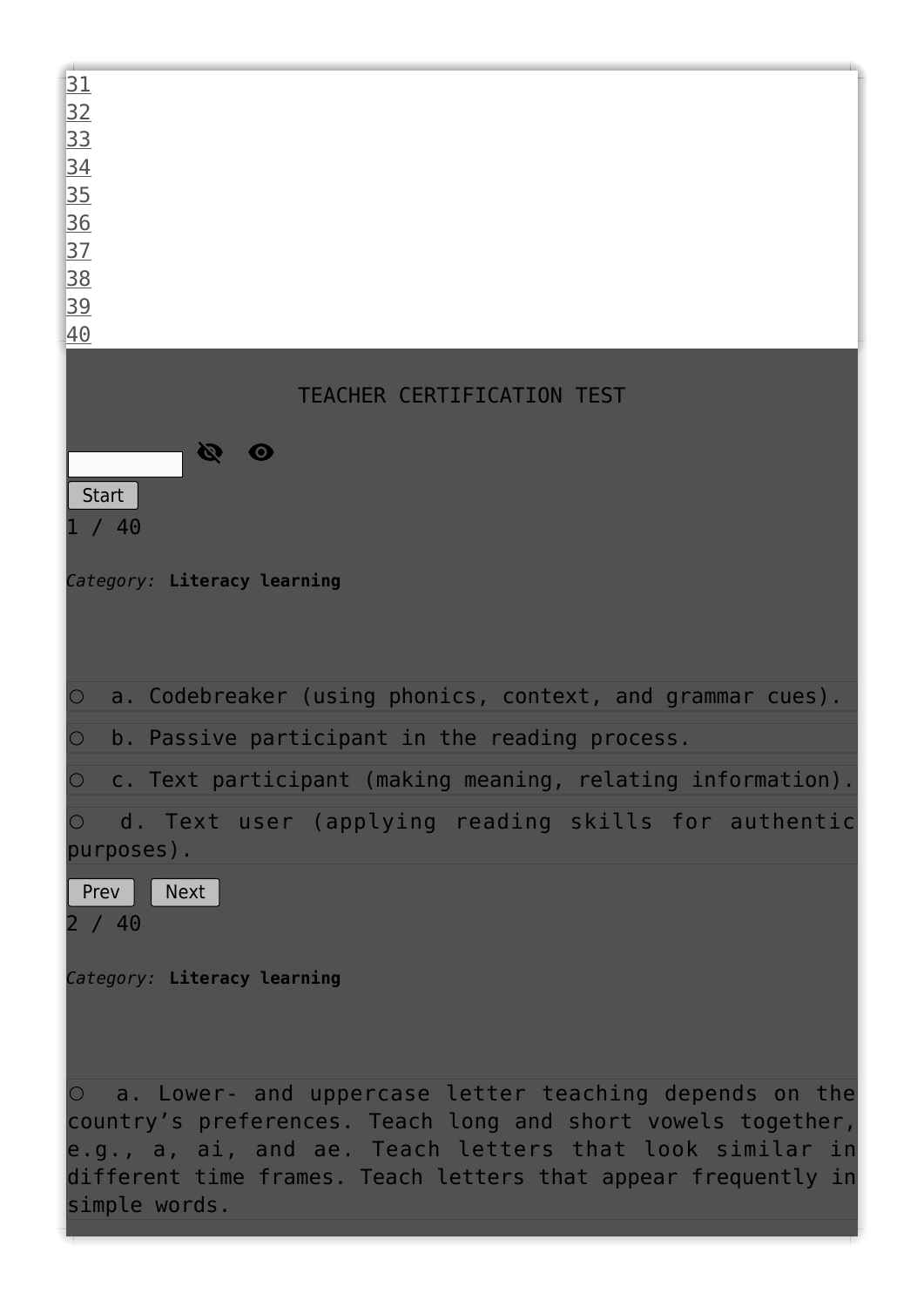|                        | O b. Teach short vowels before long vowels. Teach similar<br>letters together to help learners differentiate them more<br>easily. Teach frequently used letters. Lower- and uppercase<br>letter teaching depends on the country's preferences.  |
|------------------------|-------------------------------------------------------------------------------------------------------------------------------------------------------------------------------------------------------------------------------------------------|
|                        | O c. First teach letter sounds that occur frequently in<br>simple words. Teach short vowels before long vowels. Teach<br>letter names together with their sounds. Lower- and uppercase<br>letter teaching depends on the country's preferences. |
|                        | O d. Teach letter names and the sounds they make in words.<br>Teach long and short vowels together (if applicable). Teach<br>letter sounds that appear frequently in simple words. Teach<br>letters that look similar in different time frames. |
| $ $ Prev $ $<br>3 / 40 | Next                                                                                                                                                                                                                                            |
|                        | Category: Literacy learning                                                                                                                                                                                                                     |
| $\circ$                | a. Teaching rhyming words and syllables.                                                                                                                                                                                                        |
| $\overline{O}$         | b. Teaching short vowel phonics.                                                                                                                                                                                                                |
| $\overline{\bigcirc}$  | c. Teaching sounds with corresponding letter names.                                                                                                                                                                                             |
|                        | $\circ$ d. Counting how many words make up a specific sentence.                                                                                                                                                                                 |
| Prev<br>4 / 40         | <b>Next</b>                                                                                                                                                                                                                                     |
|                        | Category: Literacy learning                                                                                                                                                                                                                     |
| $\circ$                | a. Adding capital letters (uppercase) to a word.                                                                                                                                                                                                |
| $\circ$                | b. Changing the order of the letters in a long word.                                                                                                                                                                                            |
| $\circ$<br>aloud.      | c. Having learners repeat the words a teacher is reading                                                                                                                                                                                        |
|                        | $\circ$ d. Replacing some letters in a word with other letters and<br>saying the new word.                                                                                                                                                      |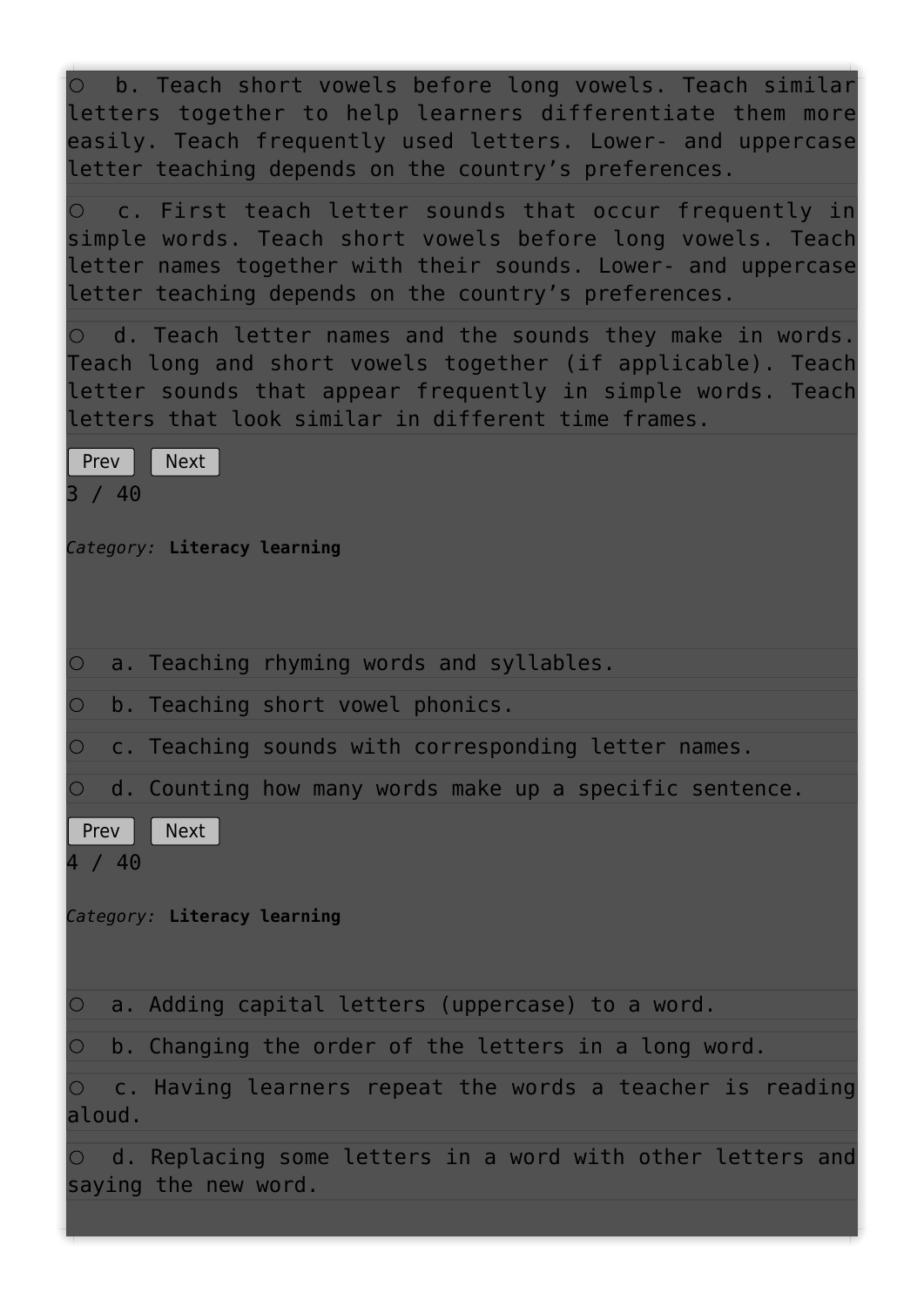| Prev<br><b>Next</b><br>5 / 40                                                                                               |
|-----------------------------------------------------------------------------------------------------------------------------|
| Category: Literacy learning                                                                                                 |
| a. The ability to count the number of words correctly.<br>$\circ$                                                           |
| b. Naming letters in alphabetical order.<br>$\circ$                                                                         |
| c. The ability to spell and read words correctly.<br>$\circ$                                                                |
| d. Identifying the sounds, syllables, and words of the<br>language.                                                         |
| Next<br>  Prev<br>6 / 40                                                                                                    |
| Category: Literacy learning                                                                                                 |
| a. The ability to use letters and blend them into syllables<br>$\circ$<br>and words.                                        |
| b. The ability to discriminate between and manipulate the<br>$\circ$<br>sounds of the spoken language seen in written form. |
| $\circ$ c. The ability to retrieve needed knowledge and information<br>quickly.                                             |
| $\circ$ d. The ability to handle books and turn pages efficiently.<br>Prev<br>Next                                          |
| 7 / 40                                                                                                                      |
| Category: Literacy learning                                                                                                 |
| $\circ$ a. By incorporating movement and physical activity into<br>your lessons.                                            |
| b. By being clear in your expectations.                                                                                     |
| c. All of the above.<br>$\circ$                                                                                             |
| d. By teaching at the appropriate difficulty level.<br>$\bigcirc$                                                           |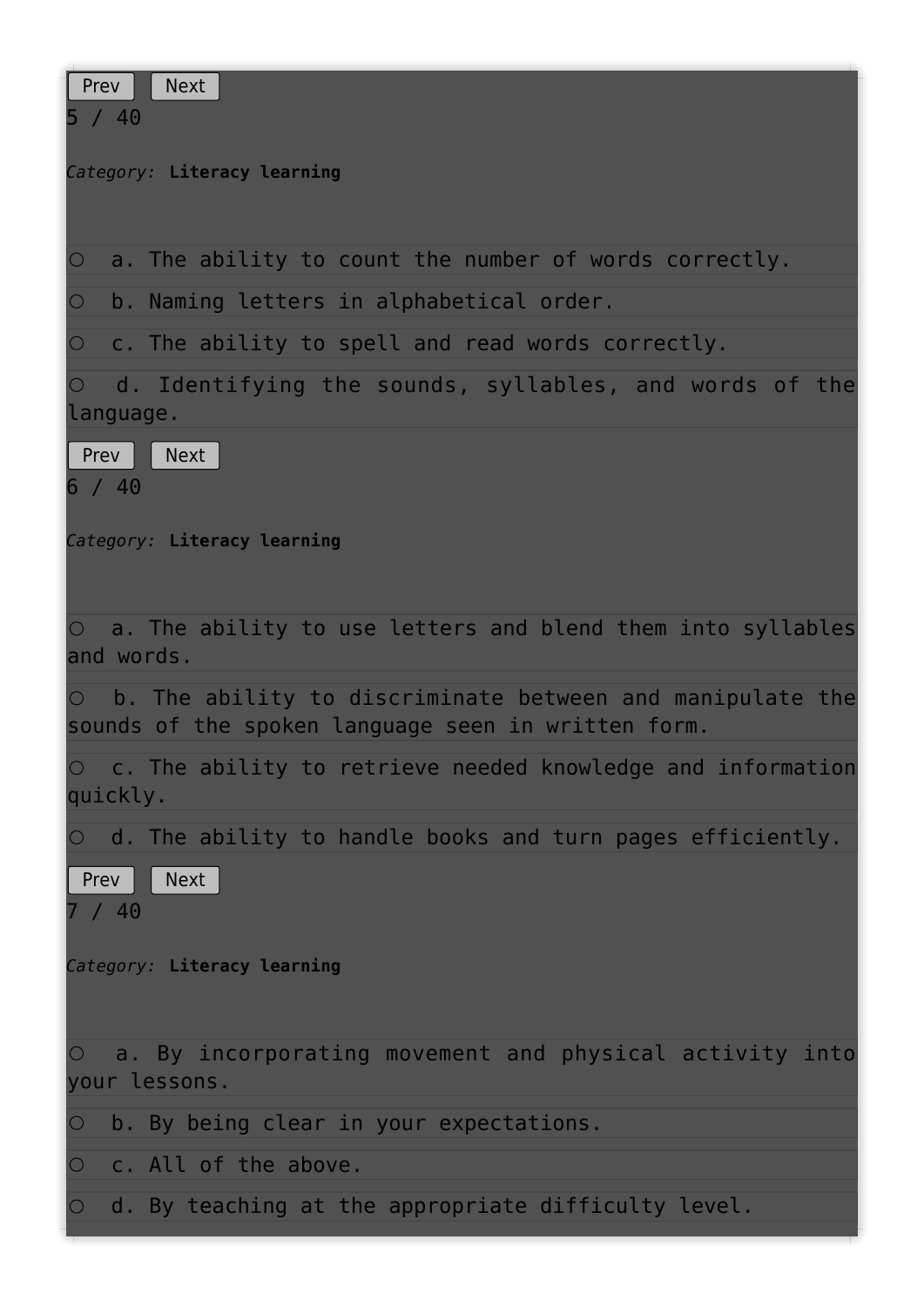| Prev<br><b>Next</b><br>8 / 40                                                                                                                  |
|------------------------------------------------------------------------------------------------------------------------------------------------|
| Category: Literacy learning                                                                                                                    |
| a. Relies on a child's inner speech.<br>$\circ$                                                                                                |
| b. Is based on the way an adult verbally guides a child.<br>$\circ$                                                                            |
| c. Is based on the novelty and power of stimuli.<br>$\circ$                                                                                    |
| $\circ$ d. Is not important in learning at school.                                                                                             |
| l Prev<br><b>Next</b><br>9 / 40                                                                                                                |
| Category: Literacy learning                                                                                                                    |
| $\circ$ a. All of the above.                                                                                                                   |
| b. Teachers listen to the children's needs and pay<br>attention to their motivations so that their lessons can be<br>successfully implemented. |
| c. Learners understand the basics of reading to get<br>$\circ$<br>positive feedback in learning situations at home and at<br>school.           |
| ○ d. Learners are allowed to choose the complementary books<br>they want to read.                                                              |
| <b>Next</b><br>l Prev<br>10 / 40                                                                                                               |
| Category: Literacy learning                                                                                                                    |
| a. The child does what the teacher says she or he should<br>$\circ$<br>do.                                                                     |
| b. Interested in earning a reward from an external source.<br>$\circ$                                                                          |
| c. The child thinks "I will practice reading because I will<br>$\circ$<br>get a good grade."                                                   |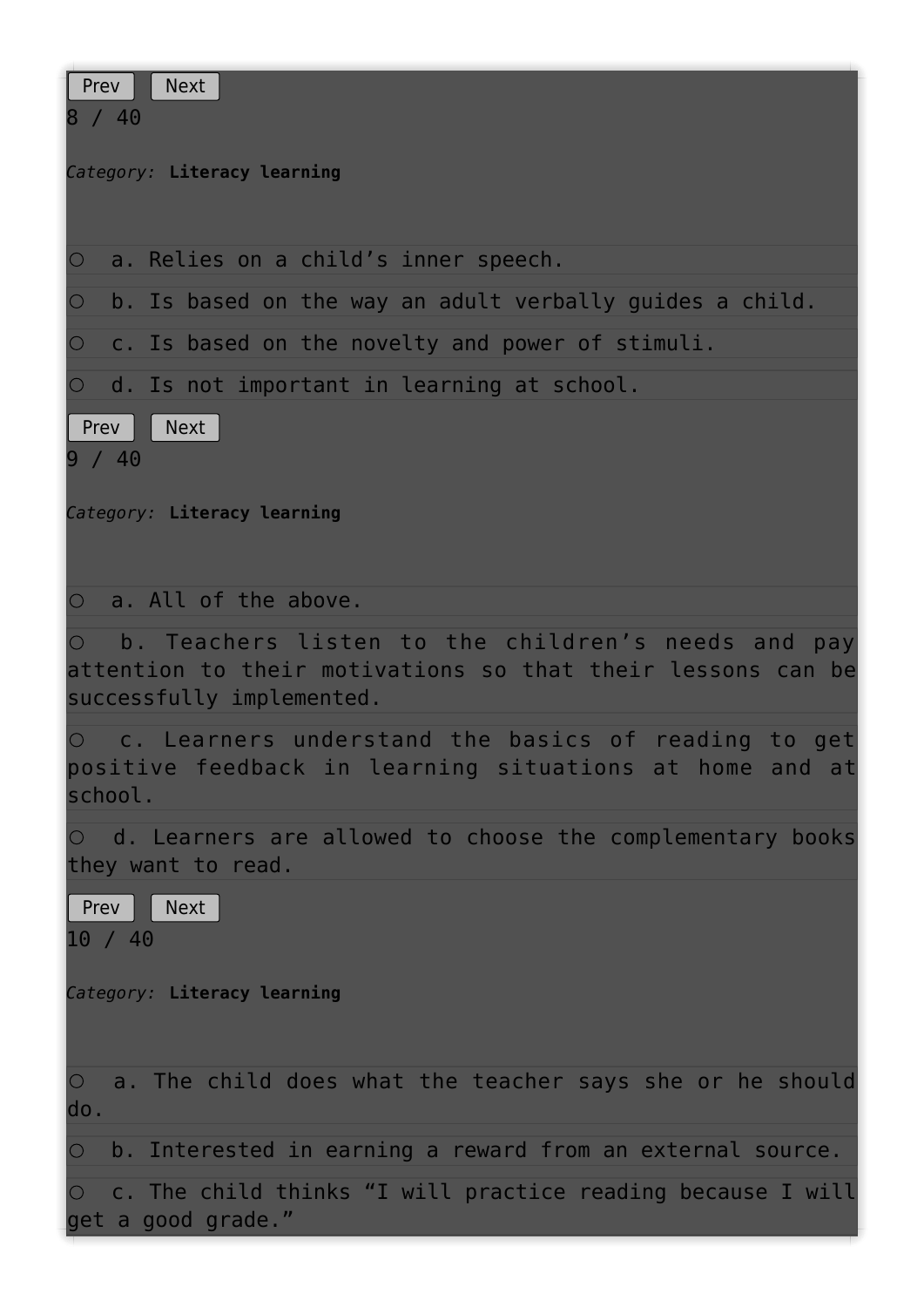|                 | $\circ$ d. The child thinks "I like to read because I want to know<br>more about animals." |  |
|-----------------|--------------------------------------------------------------------------------------------|--|
| Prev<br>11 / 40 | <b>Next</b>                                                                                |  |
|                 | Category: Literacy teaching                                                                |  |
| $\bigcirc$      | a. Linguistic.                                                                             |  |
| $\bigcirc$      | b. Gestural.                                                                               |  |
| $\bigcirc$      | c. Print.                                                                                  |  |
| $\bigcirc$      | d. Visual.                                                                                 |  |
| Prev<br>12 / 40 | Next                                                                                       |  |
|                 | Category: Literacy teaching                                                                |  |
| $\bigcirc$      | a. As receivers of information.                                                            |  |
| $\bigcirc$      | b. As learners who learn new information by reading.                                       |  |
| $\bigcirc$      | c. As passive learners.                                                                    |  |
| process.        | $\circ$ d. As active originators of meanings in the learning                               |  |
| Prev<br>13 / 40 | <b>Next</b>                                                                                |  |
|                 | Category: Literacy teaching                                                                |  |
| $\bigcirc$      | a. Education where content is conceived of using English.                                  |  |
| $\bigcirc$      | b. Education in which content is learned in and through at<br>least two languages.         |  |
|                 | O c. Education in which content is conceived of using a<br>child's mother language.        |  |
| $\circ$         | d. Education where languages are thought of as additional                                  |  |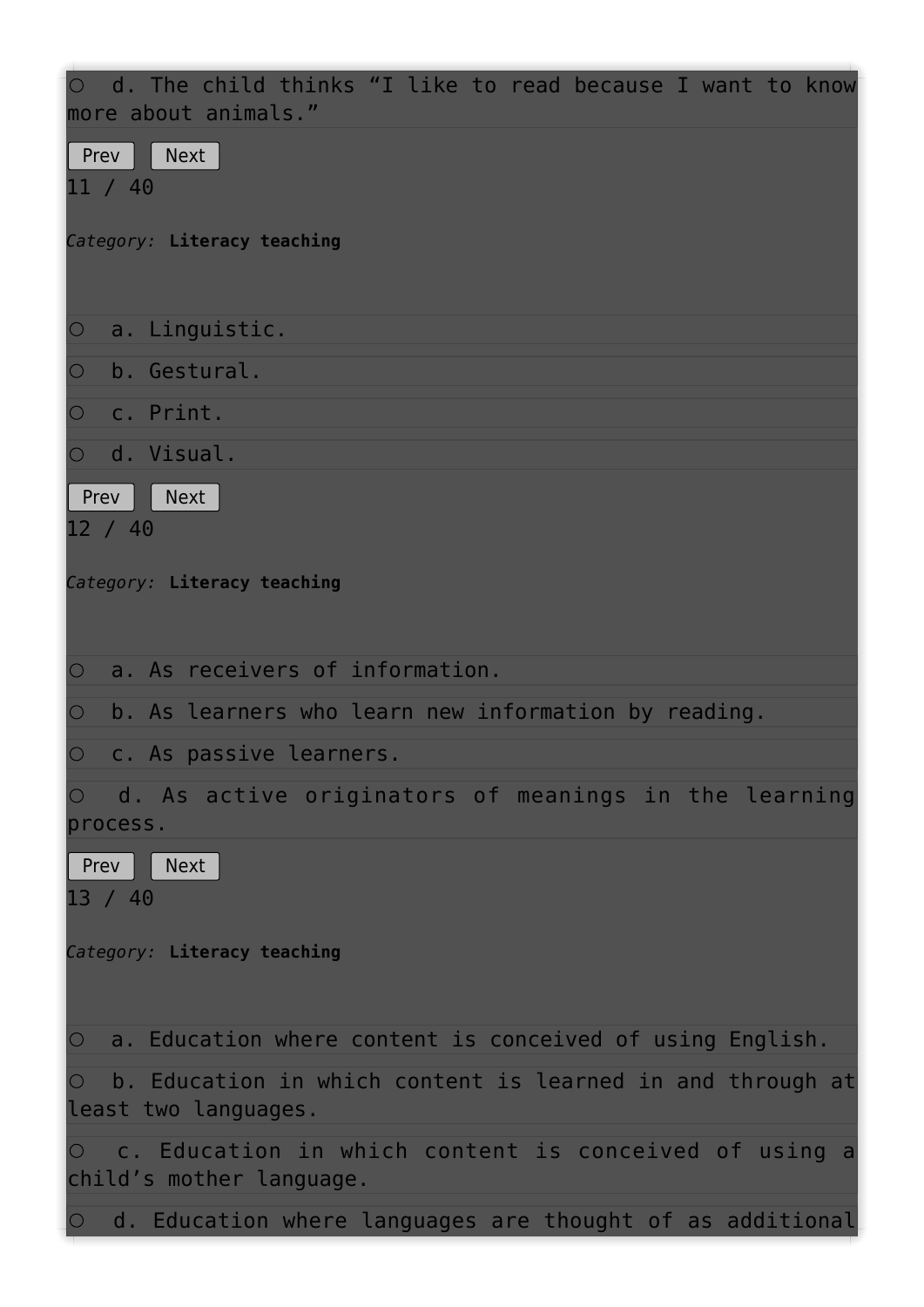| or optional subjects.<br>Next<br><b>Prev</b><br>14 / 40<br>Category: Literacy teaching                                             |
|------------------------------------------------------------------------------------------------------------------------------------|
| $\circ$ a. Refers to the state of knowing or being able to use only<br>one language, at any given time, in speech or written form. |
| $\circ$ b. Is synonymous with monolingualism.                                                                                      |
| c. Is synonymous with bilingualism.<br>$\circ$                                                                                     |
| O d. Refers to the state of knowing or being able to use only<br>one language in speech or written form.                           |
| Next<br>l Prev<br>15 / 40                                                                                                          |
| Category: Literacy teaching                                                                                                        |
| a. In middle childhood.<br>$\circ$                                                                                                 |
| b. In adulthood.<br>$\circ$                                                                                                        |
| c. In adolescence.<br>$\circ$                                                                                                      |
| d. At birth.<br>$\bigcirc$                                                                                                         |
| <b>Next</b><br>Prev<br>16 / 40                                                                                                     |
| Category: Literacy teaching                                                                                                        |
| a. Reading fluency.<br>$\circ$                                                                                                     |
| b. Phonological awareness.<br>$\bigcirc$                                                                                           |
| c. Morphological awareness.<br>$\bigcirc$                                                                                          |
| d. Orthographic knowledge.<br>$\bigcirc$                                                                                           |
| <b>Next</b><br>Prev                                                                                                                |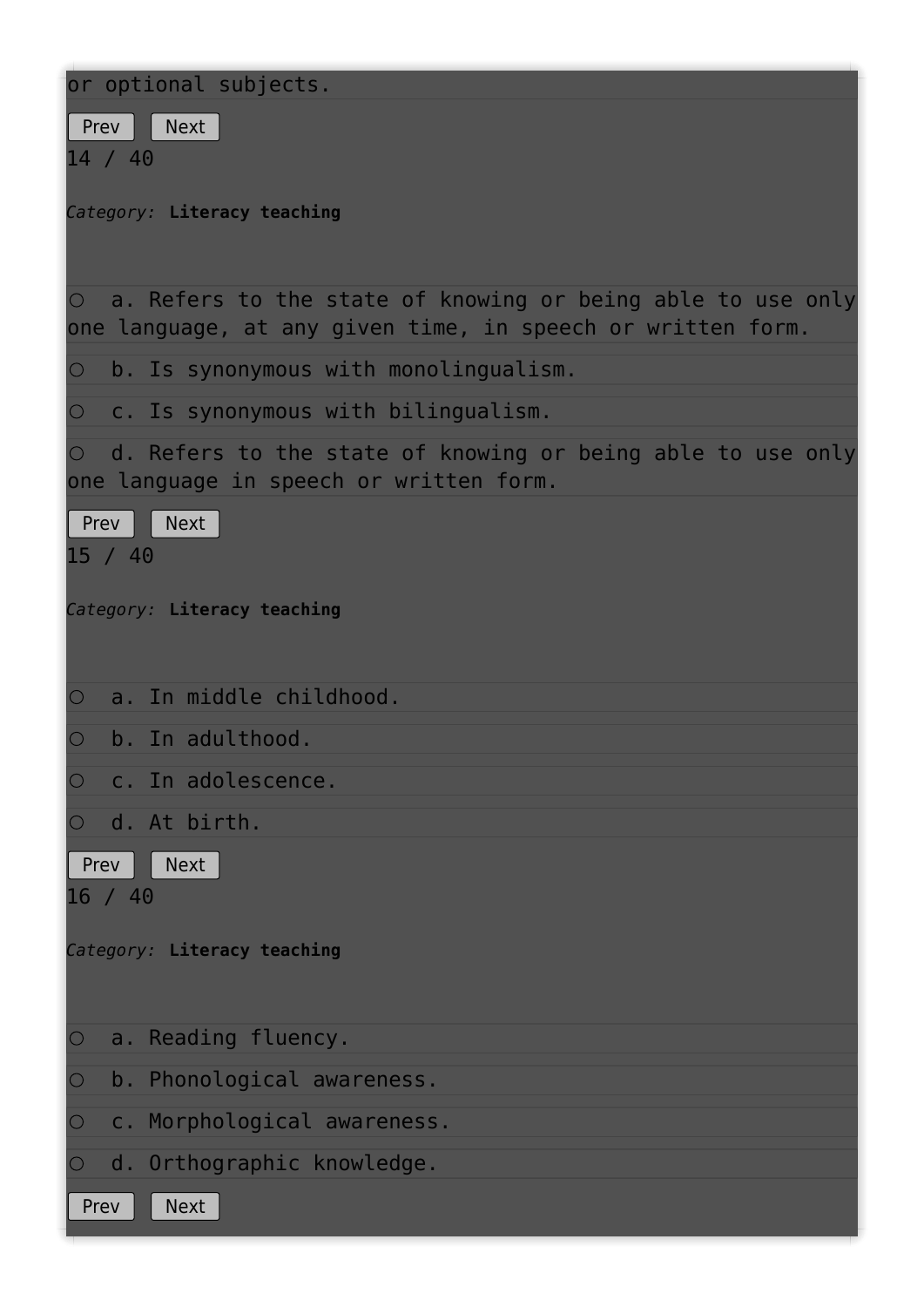17 / 40

*Category:* **Literacy teaching**

 $\circ$  a. Writing a learner's name on the board and having learners sound out the name by blending the letters.

 $\circ$  b. Reciting a list of learners' names and having learners raise their hands when they hear a name that begins with a specific sound.

 $\circ$  c. Saying a learner's name and having learners clap the number of syllables they hear in the name.

 $\circ$  d. Posting learners' names on a wall and having learners whose names contain a certain letter come to the front of the room.

Prev Next 18 / 40

*Category:* **Literacy teaching**

 $\circ$  a. Phonics is a key component of comprehensive reading instruction that supports learners' development of fluency and comprehension.

 $\circ$  b. Phonics should be the central focus of reading instruction until learners have achieved automatic recognition of high-frequency sight-words.

 $\circ$  c. Phonics is an instructional strategy that should be used primarily as an intervention for learners who are experiencing reading difficulties.

 $\circ$  d. Phonics is a reading technique that should be taught implicitly to learners who demonstrate specific needs in the area of decoding skills.

Prev Next 19 / 40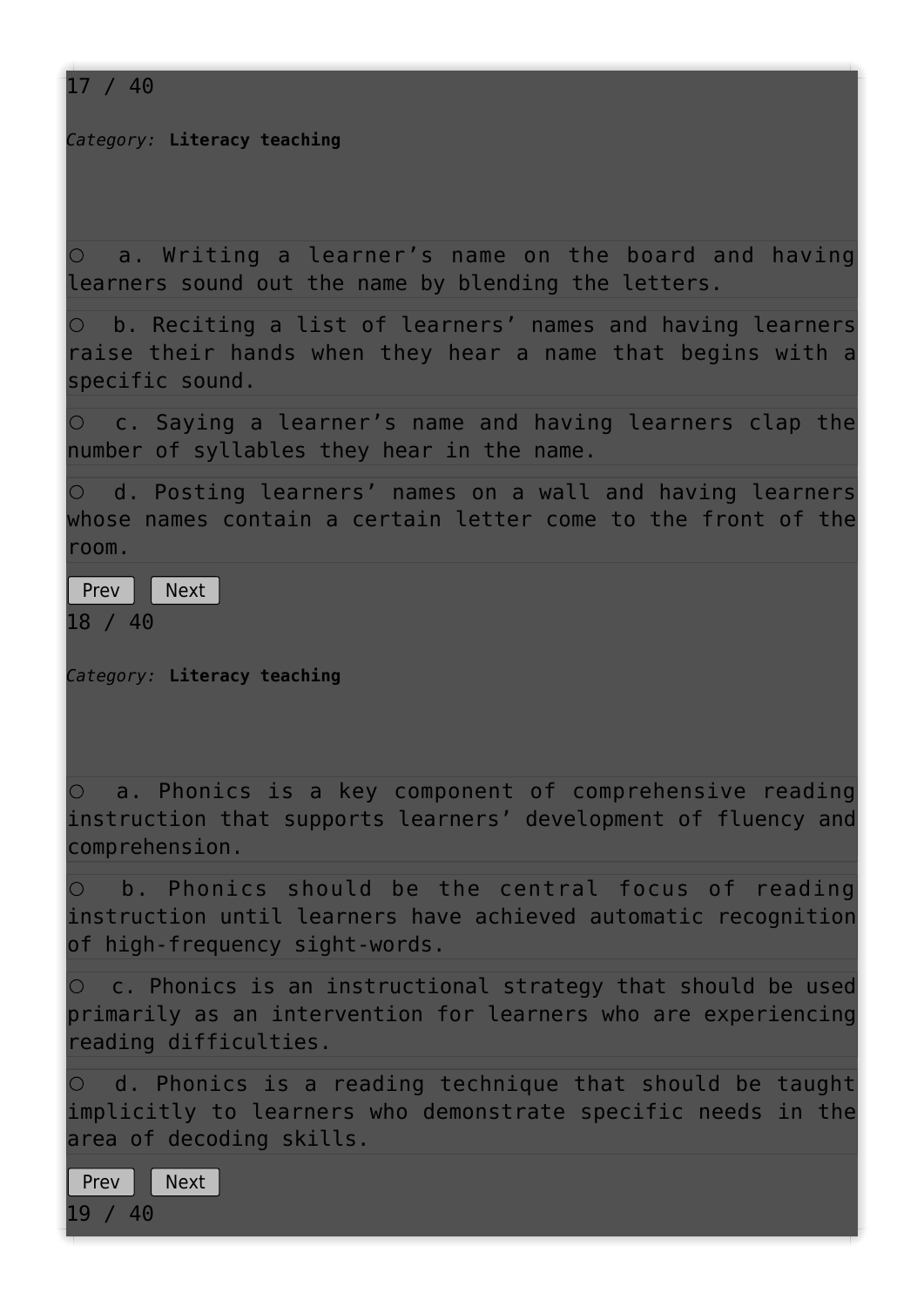| Category: Literacy teaching                                         |
|---------------------------------------------------------------------|
| a. Children organise their school work.<br>$\circ$                  |
| b. Teachers handle school organisation.<br>$\circ$                  |
| c. Children behave badly.<br>$\circ$                                |
| d. Good management in teaching.<br>$\circ$                          |
| <b>Next</b><br>Prev                                                 |
| 20 / 40                                                             |
| Category: Literacy teaching                                         |
|                                                                     |
| a. The teacher is sensitive to students' needs.<br>$\circ$          |
| b. The teacher teaches emotional skills to the children.<br>$\circ$ |
| c. The teacher tells children how to feel.<br>$\bigcirc$            |
| d. The teacher comforts crying children.<br>$\bigcirc$              |
| Prev<br><b>Next</b>                                                 |
| 21 / 40                                                             |
| Category: Literacy teaching                                         |
|                                                                     |
| a. To learning basic reading and mathematics.<br>$\circ$            |
| b. To learning social relations.<br>$\circ$                         |
| c. To learning to play football.<br>$\circ$                         |
| d. To having contact with the teacher.                              |
| <b>Next</b><br>Prev                                                 |
| 22 / 40                                                             |
| Category: Literacy teaching                                         |
|                                                                     |
|                                                                     |
| a. The teacher punishes the children when they behave<br>$\bigcirc$ |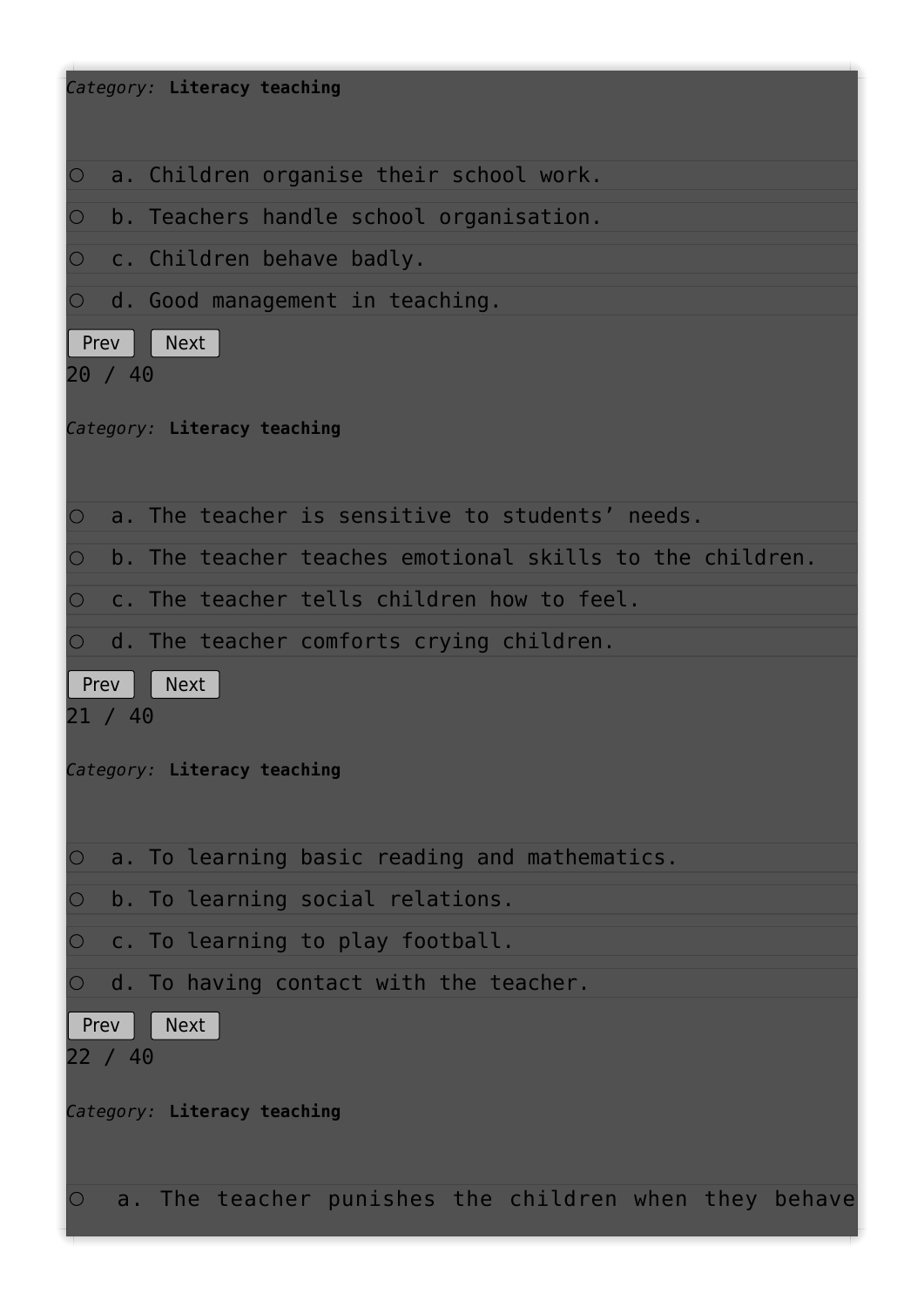| badly.                                                                                                |
|-------------------------------------------------------------------------------------------------------|
| $\circ$ b. The teacher uses drill-and-practice methods in teaching<br>basic academics.                |
| $\circ$ c. The teacher shouts at the children when they do not<br>study basic academics enough.       |
| $\circ$ d. The teacher does not use group work in teaching basic<br>academics.                        |
| Prev<br><b>Next</b><br>23 / 40                                                                        |
| Category: Literacy teaching                                                                           |
| $\bigcirc$<br>a. Spelling.                                                                            |
| $\bigcirc$<br>b. Vocabulary.                                                                          |
| $\bigcirc$<br>c. Punctuation.                                                                         |
| $\bigcirc$<br>d. Grammar.<br>  Prev<br><b>Next</b><br>24 / 40<br>Category: Literacy teaching          |
| a. Publishing, revising, reviewing, drafting, planning.<br>$\bigcirc$                                 |
| $\circ$<br>b. Drafting, planning, revising, reviewing, publishing.                                    |
| $\bigcirc$<br>c. Planning, drafting, reviewing, revising, publishing.                                 |
| $\circ$<br>d. Reviewing, drafting, planning, publishing, reviewing.<br>Prev<br><b>Next</b><br>25 / 40 |
| Category: Literacy teaching                                                                           |
| $\circ$ a. Reading fluency is very useful when defining reading                                       |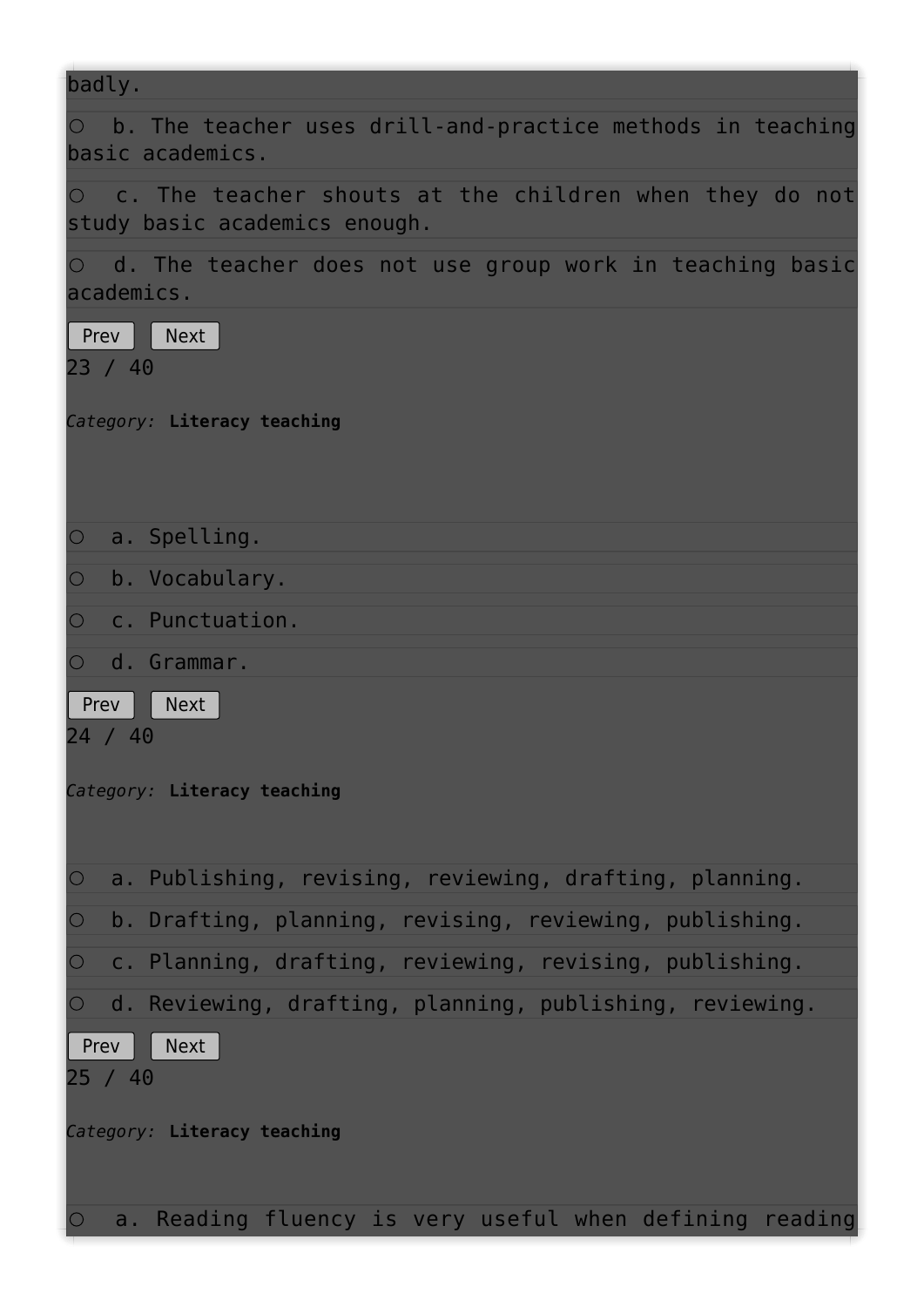| disabilities.                                                                                                 |
|---------------------------------------------------------------------------------------------------------------|
| $\circ$ b. Reading fluency is almost the same as reading accuracy.                                            |
| $\circ$<br>c. Reading fluency is not a relevant measure when assessing<br>reading.                            |
| O d. Reading fluency is not connected to reading<br>disabilities.                                             |
| l Prev<br><b>Next</b><br>26 / 40                                                                              |
| Category: Literacy teaching                                                                                   |
| $\circ$ a. Is very useful for children with reading difficulties.                                             |
| $\circ$<br>b. Is recommended, especially for non-transparent languages<br>like English.                       |
| $\circ$<br>c. Includes five steps that are repeated.                                                          |
| $\circ$ d. Does not have a syllable level.<br>  Prev<br><b>Next</b><br>27 / 40<br>Category: Literacy teaching |
| $\circ$ a. Handwriting activates engrams in the brain, which<br>supports learning letters.                    |
| $\bigcirc$<br>b. Typing seems to be more efficient when learning to read.                                     |
| $\circ$<br>c. Typing supports the remembering of letters better than<br>handwriting.                          |
| $\circ$ d. Sensory experiences in typing are more complex than in<br>handwriting.                             |
| Prev<br><b>Next</b><br>28 / 40                                                                                |
| Category: Literacy teaching                                                                                   |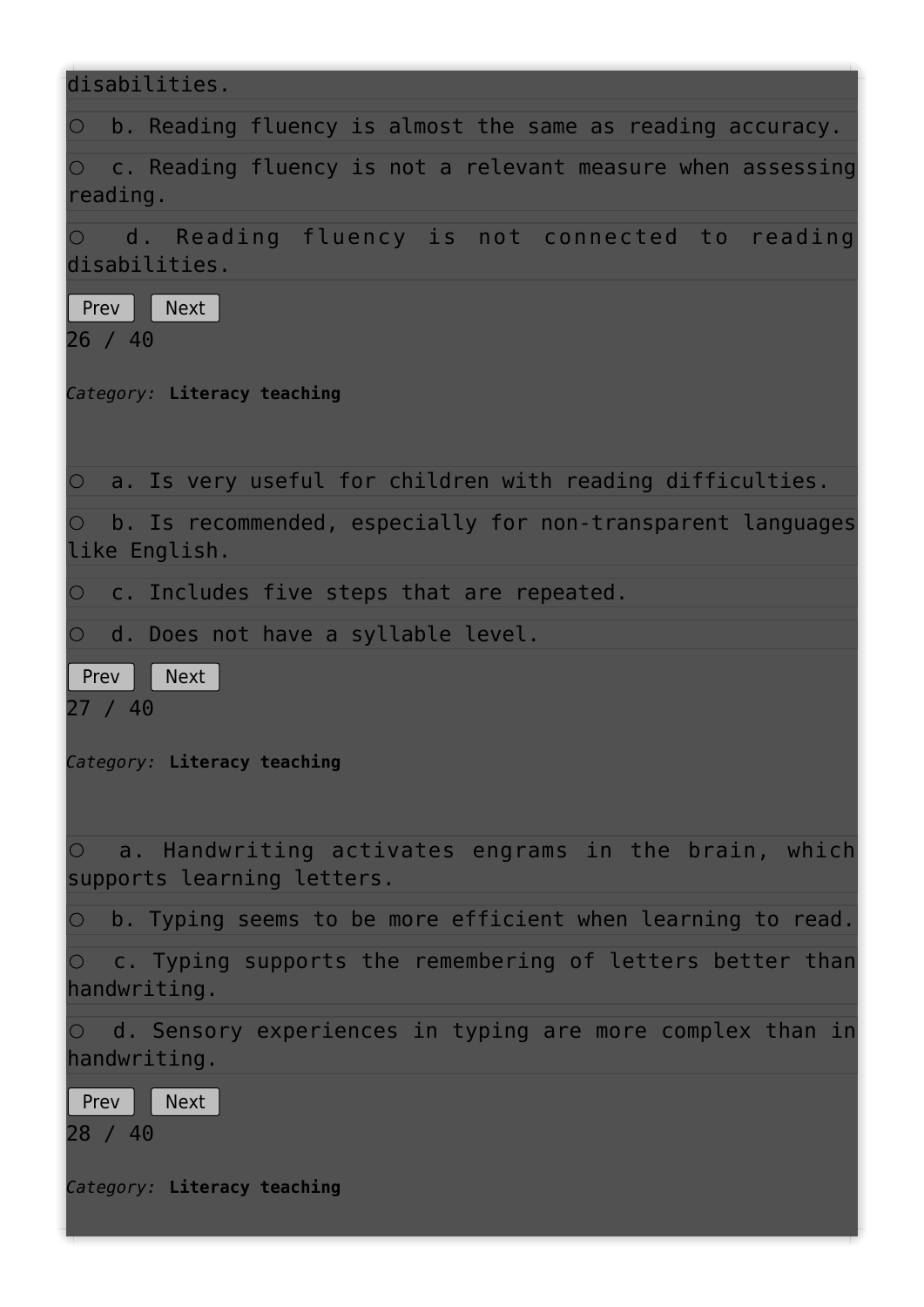|                       | O a. Exner's area.                                                                                         |
|-----------------------|------------------------------------------------------------------------------------------------------------|
| $\bigcirc$            | b. Exeter's area.                                                                                          |
| $\overline{O}$        | c. Exel's area.                                                                                            |
|                       | O d. Eric's area.                                                                                          |
| $ $ Prev $ $          | $\blacksquare$ Next                                                                                        |
| 29 / 40               |                                                                                                            |
|                       | Category: Literacy teaching                                                                                |
|                       | $\circ$ a. Show a letter and tell the learners what it is; learners<br>repeat it ten times in chorus.      |
|                       | $\circ$ b. Tell a story that focuses on the phonic of the day, what<br>it looks like, and how to write it. |
|                       | $\circ$ c. Learners bring objects, say the beginning sound of each<br>object, and identify the letter.     |
| words.                | $\circ$ d. Teach the letter names and then the sounds they make in                                         |
| Prev<br>30 / 40       | Next                                                                                                       |
|                       | Category: Literacy teaching                                                                                |
| $\bigcirc$            | a. Require that the child be a skilled reader.                                                             |
| $\bigcirc$            | b. Lack incentives for children to read.                                                                   |
| $\bigcirc$<br>levels. | c. Provide reading materials for different reading skill                                                   |
|                       | $\circ$ d. Provide stories in English only.                                                                |
| Prev<br>31 / 40       | <b>Next</b>                                                                                                |
|                       | Category: Reading difficulties                                                                             |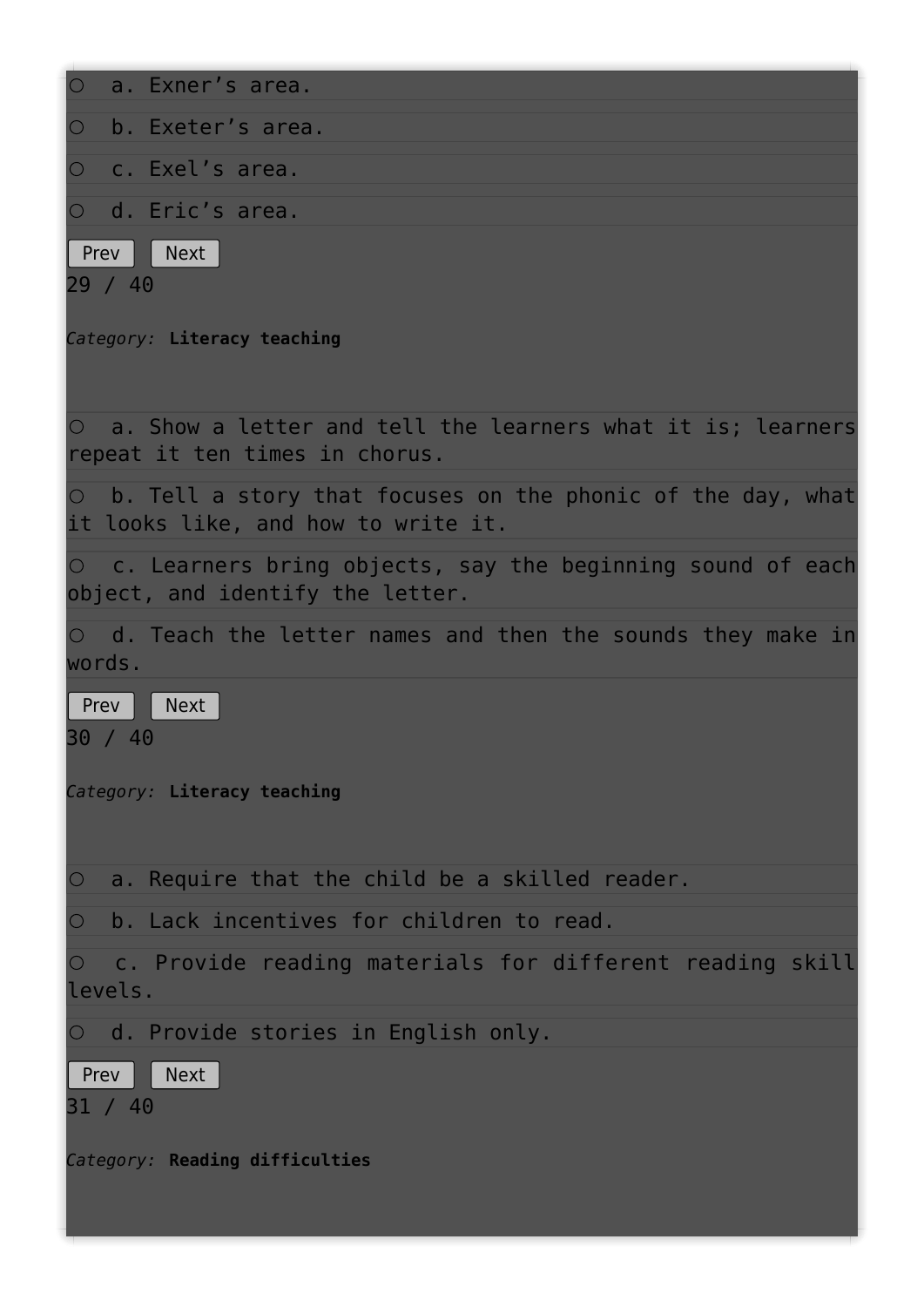| $\circ$ a. The teacher knows the local languages of the pupils in<br>the class.               |
|-----------------------------------------------------------------------------------------------|
| $\circ$ b. The teacher uses proper teaching methods.                                          |
| $\circ$ c. The teacher inspires children to read                                              |
| $\circ$ d. All of the above.                                                                  |
| Prev<br><b>Next</b><br>32 / 40                                                                |
| Category: Reading difficulties                                                                |
| O a. Predicts faster skill development in children with<br>reading and spelling difficulties. |
| O b. Is not needed because some children may just have a<br>delay in their learning to read.  |
| $\circ$ c. Does not help children with reading difficulties.                                  |
| O d. Is not a reasonable way to use limited teaching<br>resources.                            |
| Prev<br><b>Next</b><br>33 / 40                                                                |
| Category: Reading difficulties                                                                |
| a. Number of books in the home.<br>$\bigcirc$                                                 |
| b. Parents' attitude toward reading.<br>$\bigcirc$                                            |
| c. Presence of a radio or television in the home.<br>$\bigcirc$                               |
| $\circ$ d. Parents' reading habits.                                                           |
| Prev<br><b>Next</b><br>34 / 40                                                                |
| Category: Reading difficulties                                                                |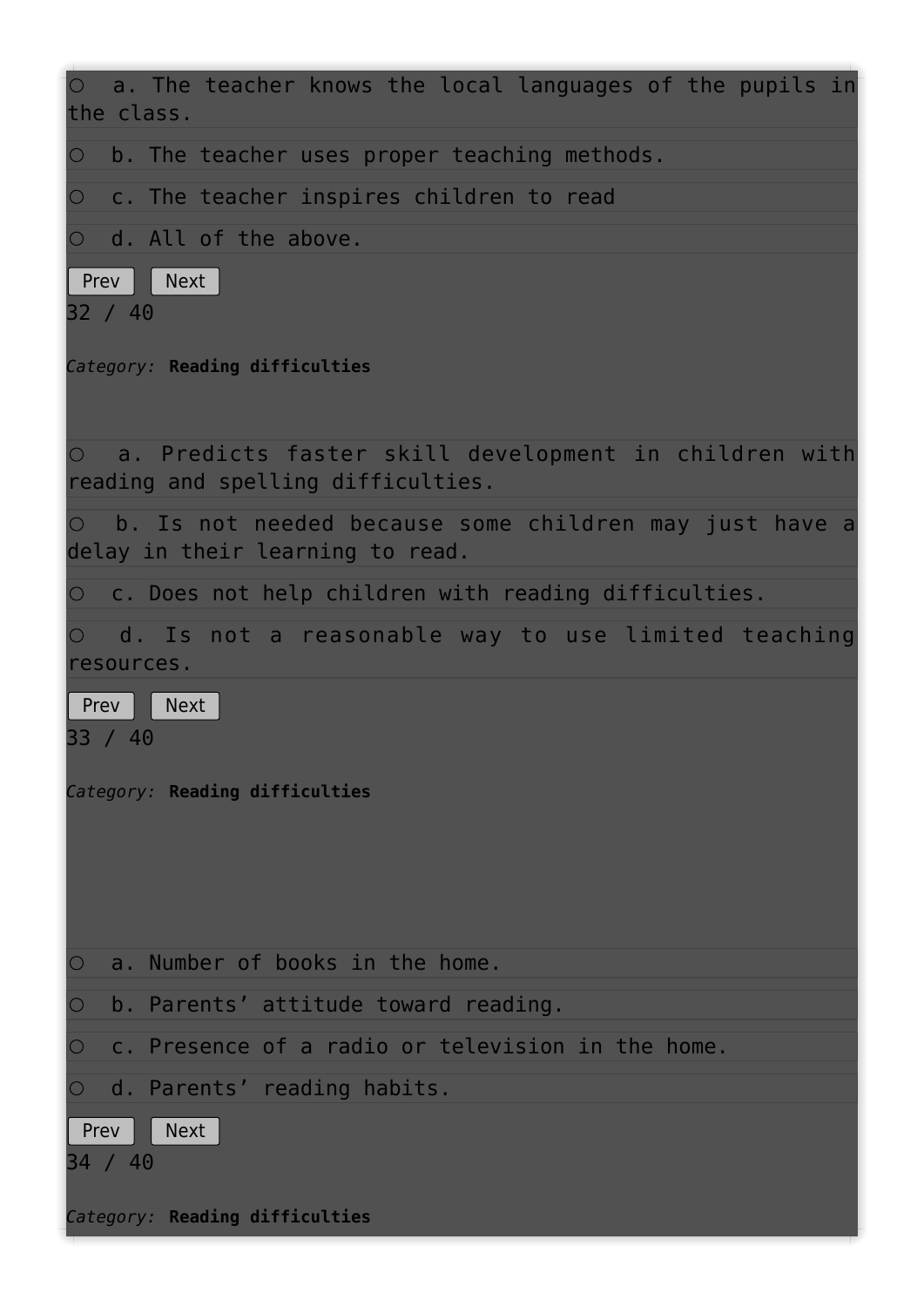| $\bigcirc$<br>a. Hearing.                                                                                      |
|----------------------------------------------------------------------------------------------------------------|
| $\bigcirc$<br>b. Touching.                                                                                     |
| c. Using multiple senses (multisensory approach).<br>$\bigcirc$                                                |
| O d. Seeing.                                                                                                   |
| Prev  <br>Next<br>35 / 40                                                                                      |
| Category: Reading difficulties                                                                                 |
| $\circ$ a. The instructional-level of the reading material is not<br>important in reading instruction.         |
| $\circ$ b. Teaching phonics explicitly in the context of a<br>multicomponent, integrated instructional program |
| $\circ$ c. Intensive monitoring of the development of reading<br>skills.                                       |
| d. Reliance on explicit instruction on letter-sound<br>$\bigcirc$<br>connections.                              |
| <b>Next</b><br>Prev<br>36 / 40                                                                                 |
| Category: Reading difficulties                                                                                 |
| a. Letter knowledge.<br>$\circ$                                                                                |
| b. Fine motor skills.<br>$\bigcirc$                                                                            |
| c. Phonological awareness.<br>$\bigcirc$                                                                       |
| d. Rapid automatized naming.<br>$\circ$<br><b>Next</b><br>Prev                                                 |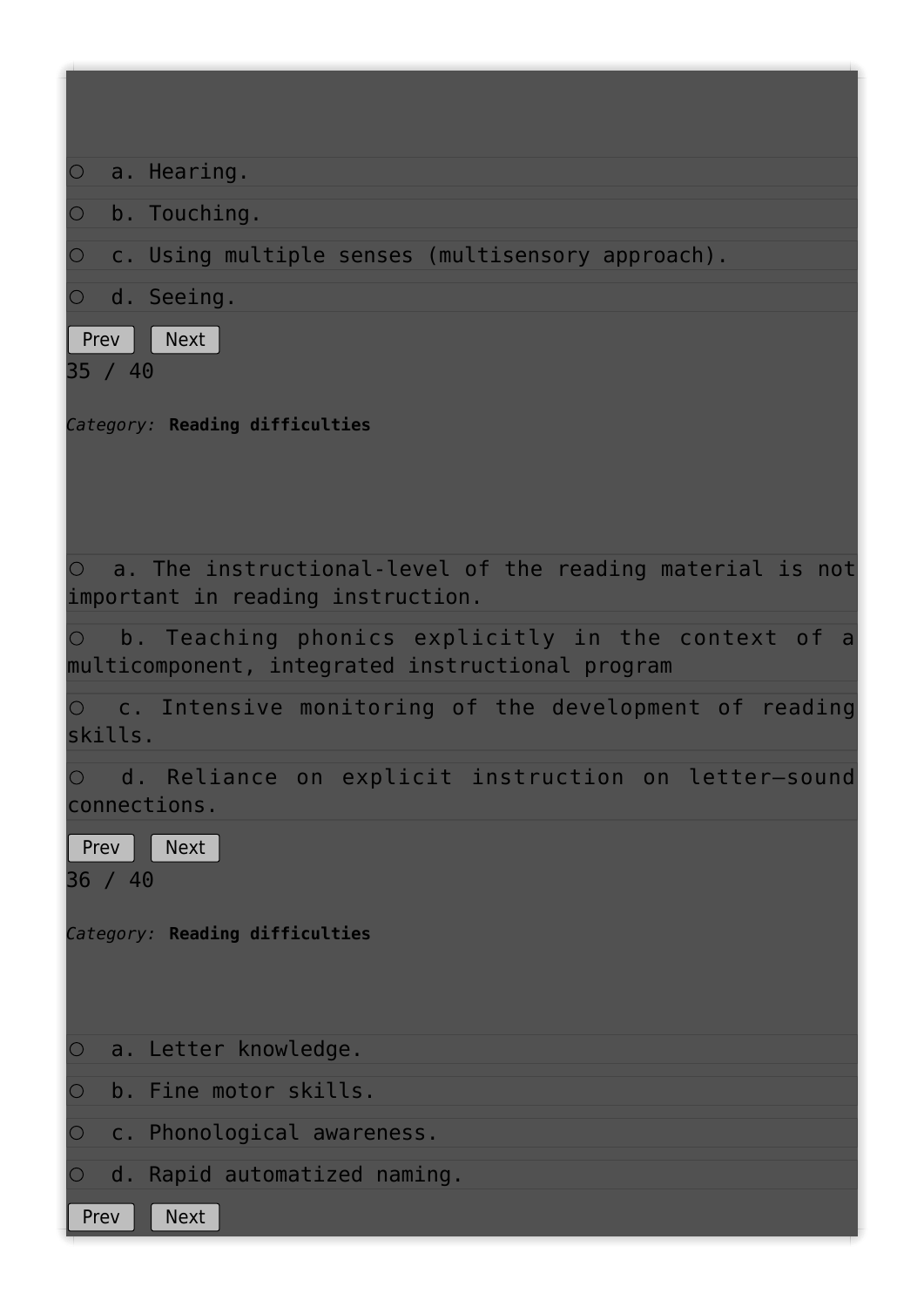| 37 / 40                                                                                                                                              |
|------------------------------------------------------------------------------------------------------------------------------------------------------|
| Category: Reading difficulties                                                                                                                       |
| O a. Systematic instruction of letter-sound correspondences<br>and decoding.                                                                         |
| $\bigcirc$<br>b. Teaching whole and sight words.                                                                                                     |
| $\circ$ c. Using auditory training.                                                                                                                  |
| O d. Use of coloured lenses.                                                                                                                         |
| $ $ Prev $ $<br>Next<br>38 / 40                                                                                                                      |
| Category: Reading difficulties                                                                                                                       |
| O a. A reading difficulty can be most successfully treated<br>when identified early in development.                                                  |
| $\circ$ b. Learning to read, for children with a reading<br>disability, is based on the same developmental steps as<br>readers without a disability. |
| O c. It does not matter if a reading disability is not<br>recognised/identified.                                                                     |
| O d. Learning to read, for children with a reading<br>disability, is based on the same cognitive processes as<br>readers without a disability.       |
| Prev Next<br>39 / 40                                                                                                                                 |
| Category: Reading difficulties                                                                                                                       |
| O a. Many different approaches are used to support children<br>who struggle in learning.                                                             |